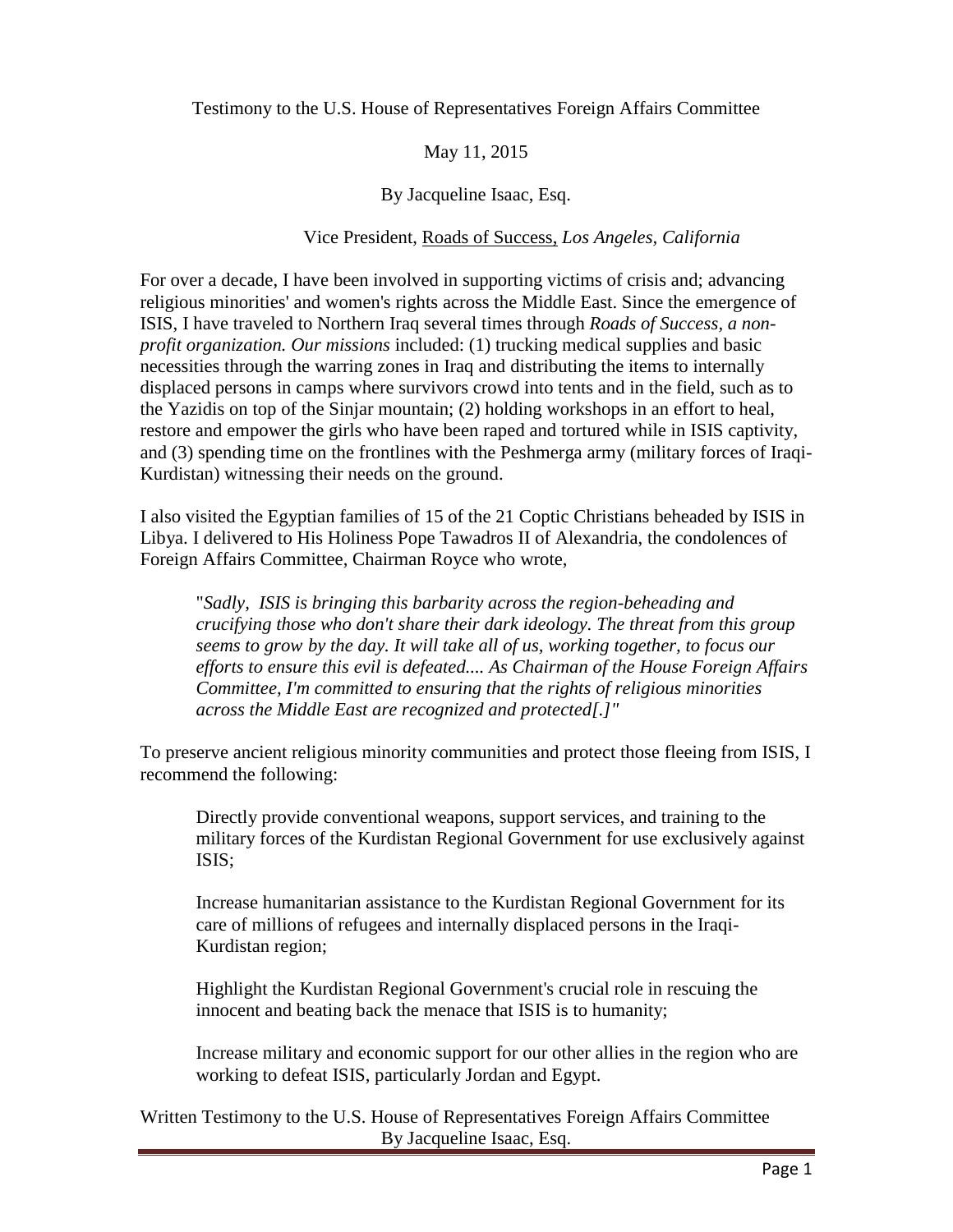In my most recent visit of March 2015, I spent significant time with those displaced and/or affected by ISIS in Iraq and Egypt. It is clear to me that ISIS aims to eliminate all religious minorities in the region; ISIS continues to destroy the towns and livelihoods of the ancient Yazidi, Christian and other religious minority communities. The survivors are calling on the world to save their ancient communities from complete destruction.

Although ISIS intended to destroy through enslavement, rape and torture, they could not capture the souls of the courageous and resilient survivors I encountered. Their hope to remain in the region depends on the brave and courageous leaders of the Kurdistan Regional Government and on those surrounding safe havens such as Jordan and Egypt. I observed a common theme of gratitude by the displaced towards the governments who managed to create safe havens that survivors, at least for now, call home.

As the people of Iraqi-Kurdistan continue to prove themselves against ISIS, it is the responsibility of decent governments around the world to help make the burden of this battle bearable. As ISIS forced millions to flee across Northern Iraq, the Kurdistan Regional Government took it upon itself to provide shelter, food, medical care and protection to the displaced. Today, the Iraqi-Kurdistan Region has become a safe haven to Shia Muslims, Sunni Muslims, Armenians, Assyrians, Chaldeans, Syriac, Kakai, Shabk, Turkmen and Yazidis-a place of equality, religious freedom and most importantly, safety.

After witnessing the dedication to the displaced of Kurdistan Regional Government leaders and their local workers on the ground, I suggest the following measures:

1. **Provide a direct transfer to the Kurdistan Regional Government of conventional weapons, support services, and training to help defeat ISIS**-The brave Peshmerga army, one-third of which are women fighters, defend the innocent without essential weaponry or even basic equipment and have been scarcely paid salaries due to budget issues. They desperately need sophisticated U.S. military weaponry to help them secure their own land, protect religious minorities and defend from ISIS's advance. All of the other noteworthy goals-development, education, infrastructure, the strengthening of the rule of law-are the fruits of a basic level of security. In the present crisis, that security must be won by the force of arms.

2. **Increase humanitarian support**-The Kurdistan Regional Government has exhausted most of the humanitarian resources that were available in the region-As they continue to welcome more innocent persons fleeing from the terrors of ISIS while their poverty rate continues to rise and government workers go unpaid for long periods. The U.S. should also call upon the world community to do more in providing tangible humanitarian assistance.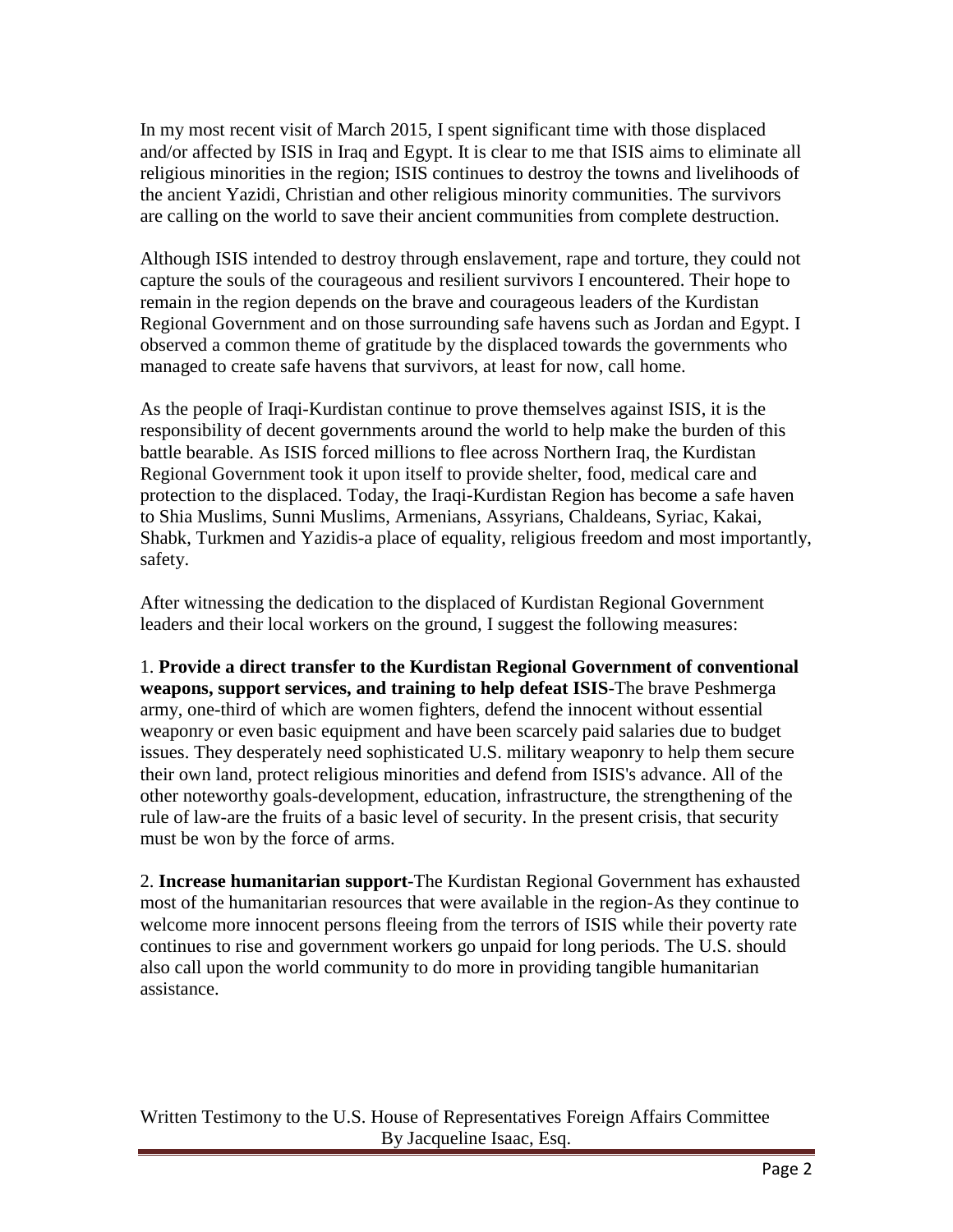3. **Highlight the rescue efforts of the Kurdistan Regional Government** - Left with the horrid memories of rape and torture, some of the women and girls once enslaved by ISIS ended their own lives, however, the Kurdistan Regional Government and its friends, are doing everything in their power to help the survivors of those who were in ISIS's captivity. The Kurdistan Regional Government is calling on world governments and NGOs to assist them in the aid, psychological healing, and empowerment of the girls and children who have escaped the horrors of ISIS in Iraq. As a response to the call for help, *Roads of Success* brought a team of U.S. trauma experts to Iraq to aid the victims. I witnessed the transformational growth the girls experienced just after a few hours of counseling and being reminded of their value and purpose, a stark difference after ISIS had sold them as merchandise, classifying their price according to age, beauty, and virginity.

President Masoud Barzani has publicly reported on the Kurdistan Regional Government's rescue of 1,300 people and he pledges that the government will continue to do everything in it's power to rescue thousands that remain captive. It is crucial for the United States to highlight the strides made by the Kurdistan Regional Government 's rescue missions while continuing to condemn ISIS's brutal attacks-particularly those against girls and children.

4. **Increase military and economic support of our allies in the region such as Jordan and Egypt in their fight against ISIS**- By strengthening our security and economic cooperation with frontline partners like Jordan and Egypt, as well as the Kurdistan Regional Government, we promote our own national security by helping them destroy the nerve center of ISIS's international operations.

Last week's recent shooting in Texas, likely accredited to ISIS, is one of the many reasons to arm the Kurdistan Regional Government. This incident on our own land is a concrete example of the way the presence of ISIS in the Middle East provides a focus and sense of mission to lone wolves all over the world. Keeping disaffected types everywhere from unifying is a key element to keeping down their violence. ISIS's operation zone in the Middle East is a nerve center for inciting terrorism everywhere, just as Al Qaeda's presence in Afghanistan was in pre-2001.

The Kurdistan Regional Government's track record proves that the people of Iraqi-Kurdistan are reliable friends to the United States and standard bearers of decency in the region-They have acted with humanity and bravery to protect innocent civilians fleeing from terror-regardless of race, creed or religion.